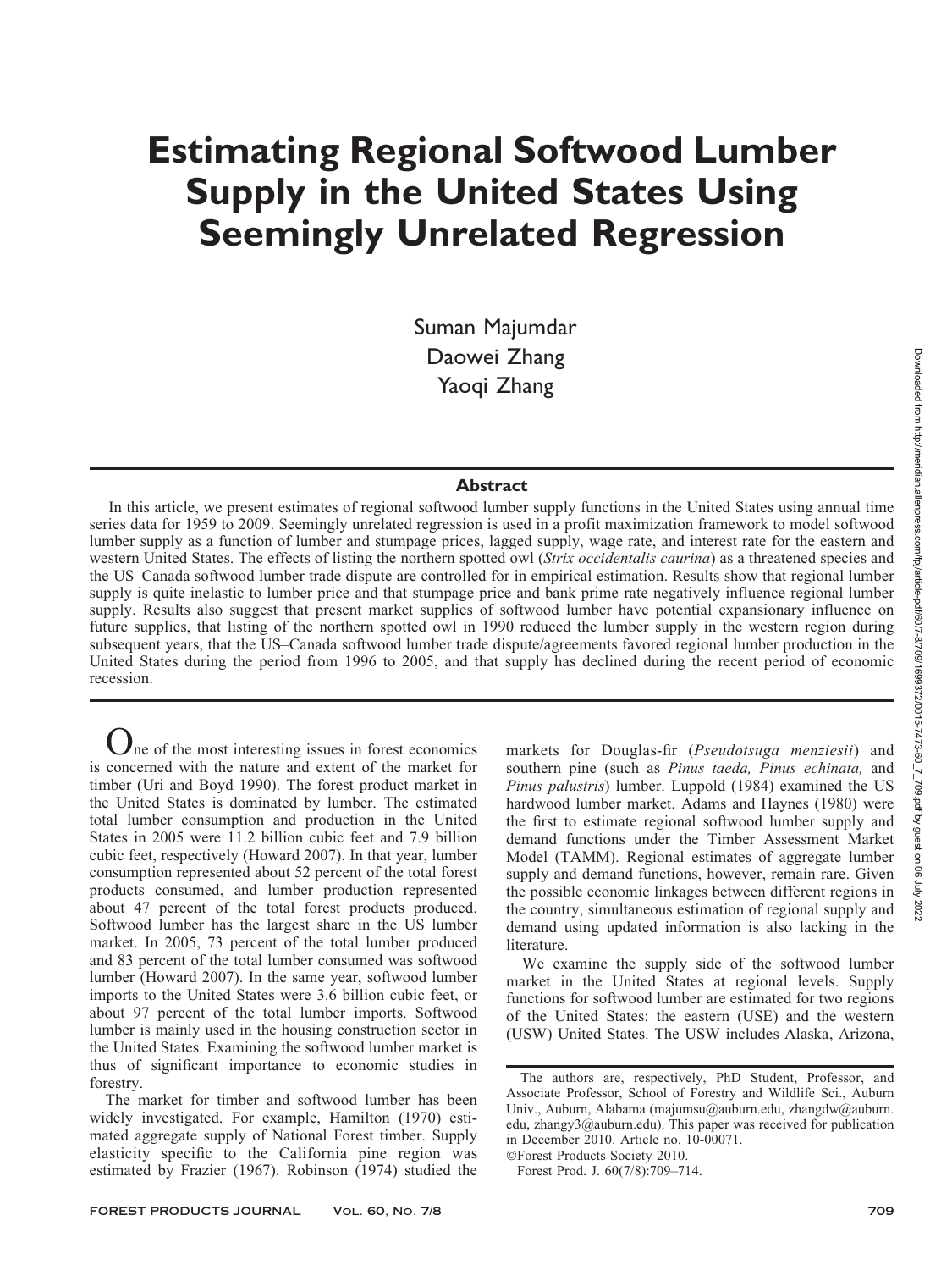California, Colorado, Hawaii, Idaho, Montana, Nevada, New Mexico, Oregon, South Dakota, Utah, Washington, and Wyoming. The USE includes the remaining states in both the southern and northern United States. The regional divisions are based on the volume of softwood lumber supply. The USW has traditionally been the largest softwood lumber producing region (Howard 2007). Although the share of the southern United States has steadily increased since listing of the northern spotted owl (Strix occidentalis caurina) as a threatened species in 1990, the average softwood lumber production in the USW was about 1.5 times higher than the average production in the southern United States between 1965 and 2005. The average production in the northern United States was less than one-tenth of that in the USW during the same time period. Thus, instead of treating the northern United States as a separate softwood lumber producing region, the southern and northern United States are combined to form the USE.

The softwood lumber market in both the USE and the USW are likely to be subject to spillovers from economywide or worldwide shocks contemporaneously. Thus, the supply equations of the two regions may be linked by the fact that their disturbances are correlated. For this reason, we use Zellner's (1962) seemingly unrelated regression (SUR) model to estimate the supply coefficients of the two regions. Regional supply functions are estimated using a profit maximization framework and time series data for 51 years, from 1959 to 2009. Price elasticities of supply are estimated with respect to both output and input prices. We also examine the effects of listing the northern spotted owl as a threatened species and the US–Canada softwood lumber trade disputes/agreements on regional supply of softwood lumber in the United States.

## **Methods**

### Theoretical and econometric model

The softwood lumber industry is assumed to be competitive. This is a realistic assumption given that softwood lumber is a commodity, that the number of softwood lumber mills in the United States is large (735 in 1997 and 522 in 2002; US Bureau of the Census 1999, 2005), and that no single producer or a group of producers has been able to lead the market. In this assumed setting, producers intend to maximize their profits given the prices of lumber and inputs. The profit  $(\pi)$  function for firm j in region  $i$  at time  $t$  can be written as

$$
\pi_{ijt}(P_{it}, \mathbf{W}_{it}) = \underset{Q_{ijt}, L_{ijt}}{\text{Max}}(P_{it}Q_{ijt} - \mathbf{W}_{it}L_{ijt})
$$
(1)

where  $P$  is the price of softwood lumber,  $Q$  is the amount of softwood lumber produced, W is a  $1 \times K_i$  vector of input prices, L is a  $K_i \times 1$  vector of inputs, and K is the number of inputs. Assuming that the profit function is convex in  $P$  and W and applying the Hotelling's lemma, the supply curve of the *j*th firm in the *i*th region  $(Q_{ii})$  is derived by differentiating the profit function with respect to the market price. As expressed in the following equation, each firm's supply is a function of the market price of lumber and all inputs used in production:

$$
\partial \pi_{ijt} / \partial P_{it} = Q_{ij}(P_{it}, \mathbf{W}_{it}) \tag{2}
$$

If all firms in a region maintain a similar production function and face the same prices, the supply function for

region  $i$  can be found by aggregating the  $N$  individual firms' supply functions. Thus,

$$
Q_i(P_{it}, W_{it}) = \sum_{j=1}^N Q_{ij}(P_{it}, W_{it})
$$
 (3)

The theoretical model used here is the above equation, which describes softwood lumber supply as a function of its own market price and the prices of various inputs, such as labor, capital, and stumpage.

Previous studies examining the timber/lumber market have often used ordinary least squares (OLS), the full information technique, and/or two-stage estimation method (Frazier 1967, Robinson 1974, Adams and Haynes 1980, Luppold 1984). Although we were not able to find an application of the SUR in estimation of regional lumber demand/supply equations, use of SUR is common in the forestry and applied economics literature (see, e.g., Alig 1986, Nagubadi et al. 2004, Niquidet 2008) when errors of jointly estimated equations are expected to be contemporaneously correlated. SUR gains efficiency over OLS by taking the cross-equation correlations into account (Pindyck and Rubinfeld 1998, p. 359).

As mentioned, the regional softwood lumber markets in the United States are likely to be subject to direct or indirect effects of economy-wide or worldwide shocks contemporaneously. Thus, we expect the error terms of the two supply equations to be correlated. The SUR model used in this study can be specified by writing the system of two equations as follows:

$$
Q_i = X_i \beta_i + u_i, \qquad i = \text{USE, USW} \tag{4}
$$

where  $Q_i$  is a  $T \times 1$  vector,  $X_i$  is a  $T \times K_i$  matrix of explanatory variables (including output and input prices),  $\beta_i$ is a  $K_i \times 1$  vector,  $u_i$  is a  $T \times 1$  vector, and T is the total number of observations (time periods) for each region. The model can be written in a more general form as

$$
Q = X\beta + u \tag{5}
$$

where Q is a  $2T \times 1$ , X is a  $2T \times (K_{\text{USE}} + K_{\text{USE}})$ ,  $\beta$  is a  $(K<sub>USE</sub> + K<sub>USW</sub>) \times 1$ , and u is a 2T  $\times$  1 matrix. SUR assumes no autocorrelation within equations. However, cross-equation correlation exists. Thus,  $E(\mathbf{u}_{\text{USE}}\mathbf{u}_{\text{USE}}') = \sigma_{\text{USE},\text{USW}}\mathbf{I}$ , where  $\sigma_{\text{USE,USW}}$  is the covariance of disturbances between the USE and USW equations, contemporaneously, and I is an  $T \times T$  identity matrix. The most efficient estimation of Equation 5 is obtained by generalized least squares (Pindyck and Rubinfeld 1998, p. 375).

#### Empirical specification and variables

The regional softwood lumber supply functions are estimated using a linear SUR model. The following two equations  $(i = \text{USE}, \text{USW})$  are empirically estimated:

$$
\log(Quantity\_Supplied_{ii}) = \psi_{0i} + \psi_{1i} \log(Price_{ii}) + \psi_{2i} Stumpage\_Price_{i(t-1)} + \psi_{3i} Interest\_Rate_{ii} + \psi_{4i} Wage\_Rate_{it} + \psi_{5i} \log(Quantity\_Supplied_{i(t-1)}) + \psi_{6i} Spotted\_Owl_{it} + \psi_{7i} Lumber\_Dispute\_1_{it} + \psi_{8i} Lumber\_Dispute\_2_{it} + \psi_{9i} Lumber\_Dispute\_3_{it} + \psi_{10i} Lumber\_Dispute\_4_{it} + \varepsilon_{it}
$$
 (6)

In Equation 6,  $\varepsilon$  is an error term. The variables are defined in Table 1.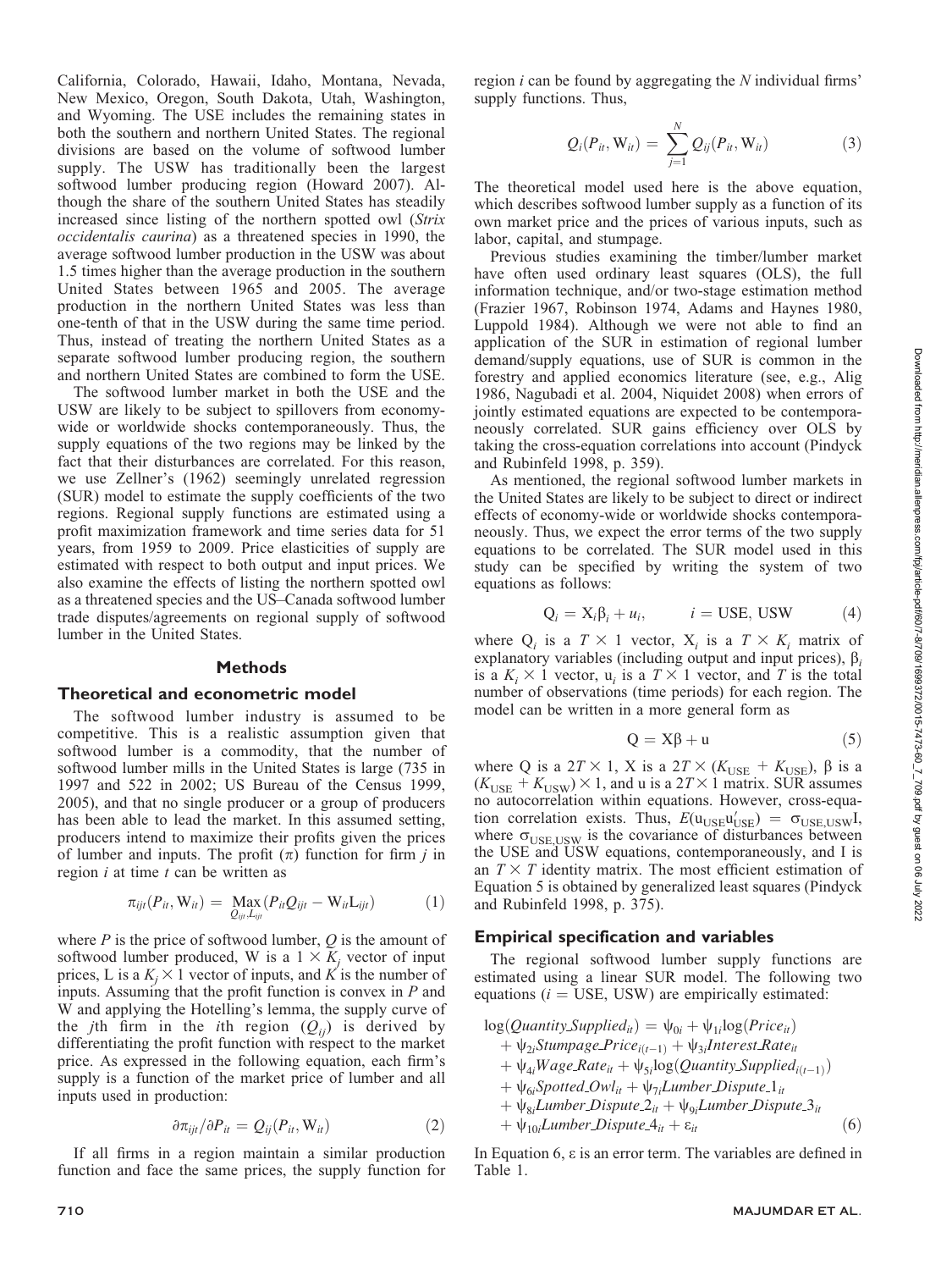## Table 1.—Variable definitions.

| Variable name <sup>a</sup>     | Description                                    |
|--------------------------------|------------------------------------------------|
| $Quantity\_Supplied_{ii}$      | Softwood lumber production in million          |
|                                | board feet (MBF)                               |
| $Price_{ii}$                   | Softwood lumber price (US\$/MBF)               |
| Stumpage_Price <sub>it</sub>   | Softwood stumpage price (US\$/MBF)             |
| $Interest\_Rate_{it}$          | Bank prime loan rate                           |
| <i>Wage_Rate</i> <sub>it</sub> | Production worker hourly wage rate             |
| $Spotted$ $Owl_{it}$           | $=1$ if $t > 1990$ ; $=0$ otherwise            |
| Lumber_Dispute_ $l_{it}$       | $=1$ if 1987 $\lt t \lt 1991$ ; $=0$ otherwise |
| Lumber_Dispute_ $2_{it}$       | $=1$ if 1996 $\lt t \lt 2000$ ; $=0$ otherwise |
| Lumber_Dispute_ $3_{ii}$       | =1 if 2002 $\le t \le 2006$ ; =0 otherwise     |
| Lumber_Dispute_ $4_{it}$       | $=1$ if 2007 $\lt t \lt 2009$ ; $=0$ otherwise |

 $a$  Subscripts denote region  $i$  and year  $t$ , respectively.

Higher output price encourages producers to increase their production. Softwood lumber price is thus expected to have a positive influence on supply. Stumpage is a major input in lumber production. Stumpage price has been used as an explanatory variable in previous lumber supply studies (Robinson 1974, Adams and Haynes 1980, Luppold 1984). We use lagged stumpage price as an explanatory variable, because it takes several months for standing timber to be cut and transported to mills and because timber sale contracts typically last for a few months to a year. Wage and interest rates have also been used in previous literature to explain variations in lumber supply (Luppold 1984). Coefficients of all input price variables are expected to have negative signs.

To introduce a distributed lag structure (Nerlove 1958), lagged supply is included in the model as an independent variable. A distributed lag structure assumes that the effects of the explanatory variables on softwood lumber supply are distributed over time. Compared with static models, dynamic models with lagged dependent variables explain the data better, provide more reasonable coefficient estimates, and suffer less from the problem of autocorrelation. Another motivation for using lagged supply as an independent variable is that it has the potential to influence current supply, because high sales in the previous year encourage producers to stay in business and expand capacity (Leuschner 1973). A positive relationship is hypothesized between the current and previous year's supply.

The northern spotted owl was listed as threatened under the US Endangered Species Act (ESA) on June 26, 1990. The listing of the northern spotted owl is expected to have caused a decline in lumber production through reduced annual harvests from public forests in the USW. The coefficient of *Spotted\_Owl* is thus expected to have a negative sign.

The dispute over softwood lumber trade between the United States and Canada has received significant attention in the media, in discussions of international organizations, and in the academic literature during the past several decades (Zhang 2001, 2007; Yin and Baek 2004; Abboushi 2010). In this article, we attempt to capture the effects of four distinguishable periods of this dispute on softwood lumber supply in the United States using dummy variables (Table 1). Lumber\_Dispute\_1 (1987 to 1991) accounts for the effect of the 1986 Memorandum of Understanding (MOU) between the two countries, which was signed in the last days of 1986 and required the Canadian Provinces to impose a 15 percent tax on their lumber exports to the United States (Zhang 2007). This MOU lasted for about 5

years. Lumber\_Dispute\_2 (1996 to 2000) measures the effect of the 1996 Softwood Lumber Agreement (SLA) that stipulated an annual, duty-free quota of 14.7 billion board feet of lumber export by Canada, with increasingly prohibitive tax rates for higher quantities (Zhang 2007). Lumber\_Dispute\_3 (2002 to 2006) measures various levels of tariff, including countervailing duty and antidumping duty imposed by the United States on imports of Canadian softwood lumber between March 2002 and September 2006 (Zhang 2007). Finally, Lumber\_Dispute\_4 accounts for the effect of 2006 SLA, which imposed export taxes and quantitative restrictions on Canadian lumber exports to the United States (Zhang 2007). All four dummy variables on the US–Canada trade dispute/agreements are expected to have positive influences on regional lumber supply in the United States, because the time periods and policies represented by these variables are considered to be favorable to the US producers. However, the last dummy variable (Lumber\_Dispute\_4) is more of a measure of the recent severe economic recession in the United States. As Figure 1 shows, softwood lumber production simply collapsed during this period, falling to its lowest point in the last half-century in both US regions.

# Data

Data used in the econometric estimation of regional supply equations were obtained from various sources and are summarized in Table 2. All prices and interest rates are deflated to the base year 1982 using the Producer Price Index for all commodities (Bureau of Labor Statistics 2010). Average softwood lumber production and prices of softwood lumber and stumpage were higher in the USW over the study period (1959 to 2009).

Regional softwood lumber production data for 1958 to 1994 were obtained from Darius Adams (Department of Forestry, Oregon State University, Corvallis, personal communication, November 2003). The data set provided annual production data for nine regions: Pacific Northwest (PNW), Pacific Northeast (PNE), Pacific Southwest (PSW), Northern Rocky Mountains (NRM), Southern Rocky Mountains (SRM), North Central (NC), Northeast (NE), South Central (SC) and Southeast (SE). Production in the USE is estimated as the sum of the production levels in the NC, NE, SC, and SE regions. Production in the USW is estimated as the sum of the production levels in the PNW, PNE, PSW, NRM, and SRM regions. Production data for 1995 to 2009 were obtained from Random Lengths (RL; 1999, 2005, 2009). Sum of the RL data for the South (SO) and North (NO) are used to estimate production in the USE. The 2009 value for the NO region was missing. Therefore, this missing value was extrapolated using the spline method (SAS Institute Inc. 1999). RL data for the West (Coast and Inland) are used as production in the USW.

Regional softwood lumber price data for 1959 to 1994 were obtained from Darius Adams (personal communication, November 2003). The data set provided annual price data for seven regions: PNW, PNE, PSW, NRM, SRM, NO, and SO. Softwood lumber price in the USE is estimated as the average price of the NO and SO regions. Softwood lumber price in the USW is estimated as the average price of the PNW, PNE, PSW, NRM, and SRM regions. Annual softwood lumber price data for 1995 to 2009 were obtained from RL (1999, 2005, 2009). The Western Spruce-Pine-Fir (S-P-F) composite price is used as the price in the USW. An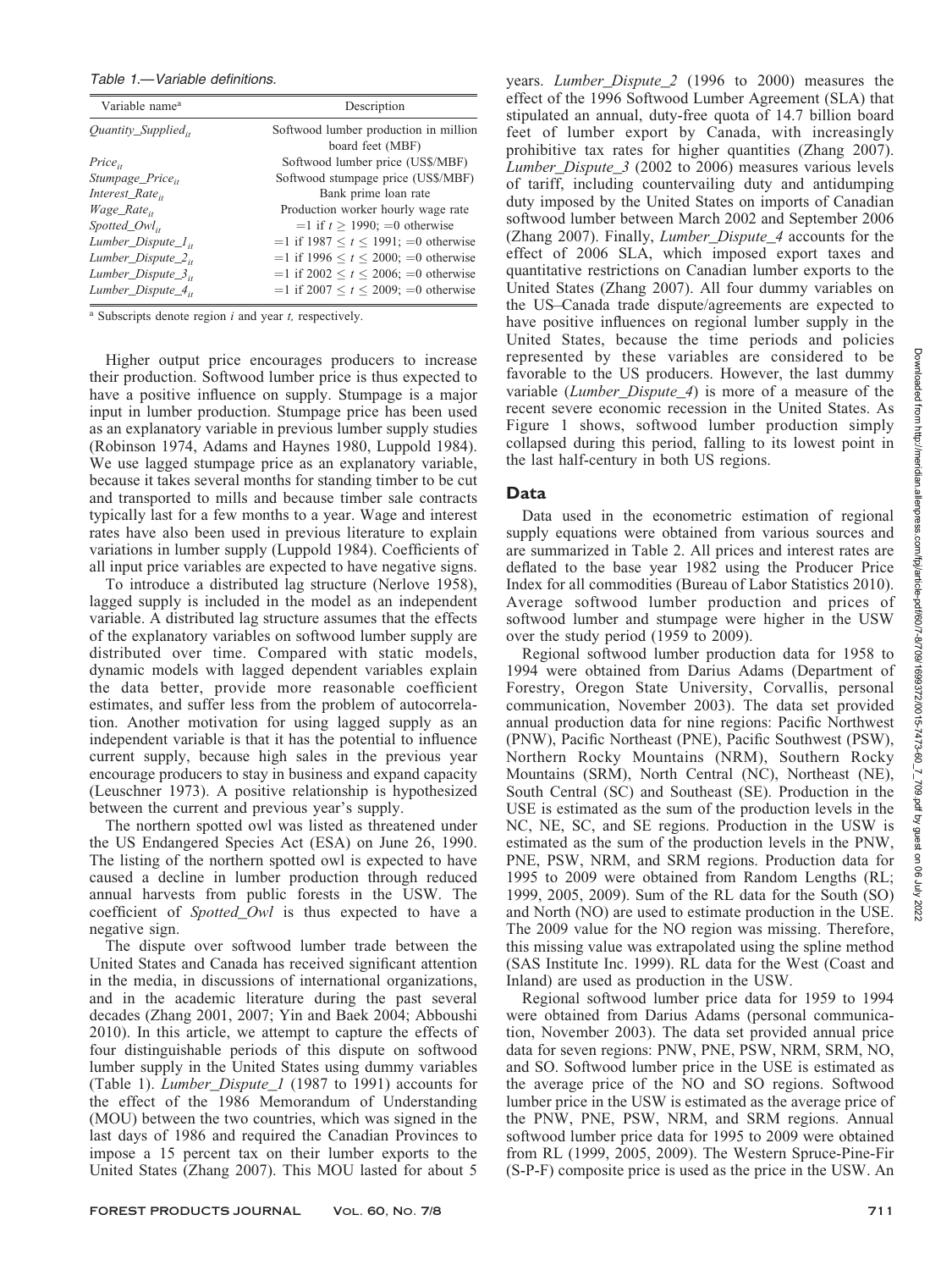

Figure 1.—Regional softwood lumber supply in the United States, 1959 to 2009.

| Table 2.-Data summary. |  |
|------------------------|--|
|------------------------|--|

| Variable                           | Mean $\pm$ SD            | Minimum  | Maximum   |
|------------------------------------|--------------------------|----------|-----------|
| $Quantity\_Supplied_{\text{LISE}}$ | $12,884.98 \pm 4,396.70$ | 7,051.00 | 21,145.00 |
| $Quantity\_Supplied_{\text{TSW}}$  | $18,482.84 \pm 2,672.84$ | 9.182.86 | 23,490.00 |
| $Price_{USE}$                      | $243.45 \pm 41.77$       | 144.22   | 327.98    |
| $Price_{\rm USW}$                  | $265.56 \pm 65.72$       | 110.98   | 419.93    |
| $Stumpage\_Price_{\text{IISE}}$    | $181.66 \pm 70.45$       | 85.47    | 326.98    |
| $Stumpage\_Price_{\text{IISW}}$    | $268.84 \pm 126.10$      | 78.23    | 501.14    |
| Interest_Rate                      | $10.77 \pm 5.47$         | 1.88     | 22.34     |
| Wage_Rate                          | $8.04 \pm 1.44$          | 5.21     | 13.44     |

average of the Southern Pine and Eastern S-P-F composite price is used as the softwood lumber price for the USE.

Annual average softwood stumpage price data for 1959 to 2009 were obtained from the Louisiana Department of Agriculture and Forestry (2007). Average annual softwood stumpage prices in the Northeast for 1961 to 2002 were obtained from Wagner and Sendak (2005). The Northeast stumpage prices over time are highly correlated with the Louisiana stumpage prices (Pearson correlation coefficient  $= 0.96$ ). For this reason, the Louisiana stumpage prices are used in this study as representative of stumpage prices in the USE. Annual average stumpage price data for the PNW region for 1959 to 2009 were obtained from Jack Lutz (Forest Research Group, Rowley, Massachusetts, personal communication, April 2010). These data are used in this study as stumpage prices in the USW.

Annual average bank prime rates for 1959 to 2009 were obtained from Economagic (2010). The national data are used for both the USE and the USW. National average annual wage rates of production workers in the softwood lumber industry for 1959 to 2005 were collected from the National Bureau of Economic Research's (2009) ''Manufacturing Industry Database'' (Standard Industrial Classification 2421). Data for 2006 to 2008 were obtained from the ''Annual Survey of Manufacturers'' (US Bureau of the Census 2010; North American Industry Classification System 3211). Production worker wages during a year were divided by the number of production worker hours to estimate hourly wages. The missing value for 2009 was extrapolated using the spline method (SAS Institute Inc. 1999).

## **Results**

The SUR estimation results are presented in Table 3. The goodness of fit, as indicated by the  $R^2$  values, is sufficiently

Table 3.—Estimation results of seemingly unrelated regression of regional softwood lumber supply, 1959 to 2009.<sup>a</sup>

|                               |                          | Coefficient $\pm$ SE    |  |  |
|-------------------------------|--------------------------|-------------------------|--|--|
| Variable                      | <b>USE</b>               | USW                     |  |  |
| Constant                      | $-0.9991 \pm 0.7306$     | $1.9342 \pm 0.6374***$  |  |  |
| log(Price <sub>t</sub> )      | $0.1897 \pm 0.0682***$   | $0.2058 \pm 0.0436***$  |  |  |
| Stumpage_Price <sub>t-1</sub> | $-0.0008 \pm 0.0003$ *** | $-0.0005 \pm 0.0001***$ |  |  |
| Interest_Rate,                | $-0.0063 \pm 0.0029**$   | $-0.0084 \pm 0.0028***$ |  |  |
| Wage_Rate,                    | $0.0044 \pm 0.0084$      | $-0.0138 \pm 0.0085$    |  |  |
| $Quantity\_Supplied_{t-1}$    | $1.0164 \pm 0.0671***$   | $0.7189 \pm 0.0684***$  |  |  |
| Spotted_Owl,                  | $-0.0149 \pm 0.0319$     | $-0.0573 \pm 0.0339*$   |  |  |
| Lumber_Dispute_1,             | $-0.0286 \pm 0.0318$     | $0.0332 \pm 0.0292$     |  |  |
| Lumber_Dispute_2,             | $0.0425 \pm 0.0329$      | $0.0989 \pm 0.0315***$  |  |  |
| Lumber_Dispute_3,             | $0.0208 \pm 0.0356$      | $0.1089 \pm 0.0390***$  |  |  |
| Lumber_Dispute_4,             | $-0.1620 \pm 0.0547***$  | $-0.0944 \pm 0.0553*$   |  |  |
| Durbin $h$                    | 1.0397                   | 0.0772                  |  |  |
| $R^2$                         | 0.98                     | 0.90                    |  |  |
|                               |                          |                         |  |  |

 $a$  USE = eastern United States; USW = western United States. Stistical significance is indicated at the 10 percent  $(*)$ , 5 percent  $(**)$ , and 1 percent (\*\*\*) level.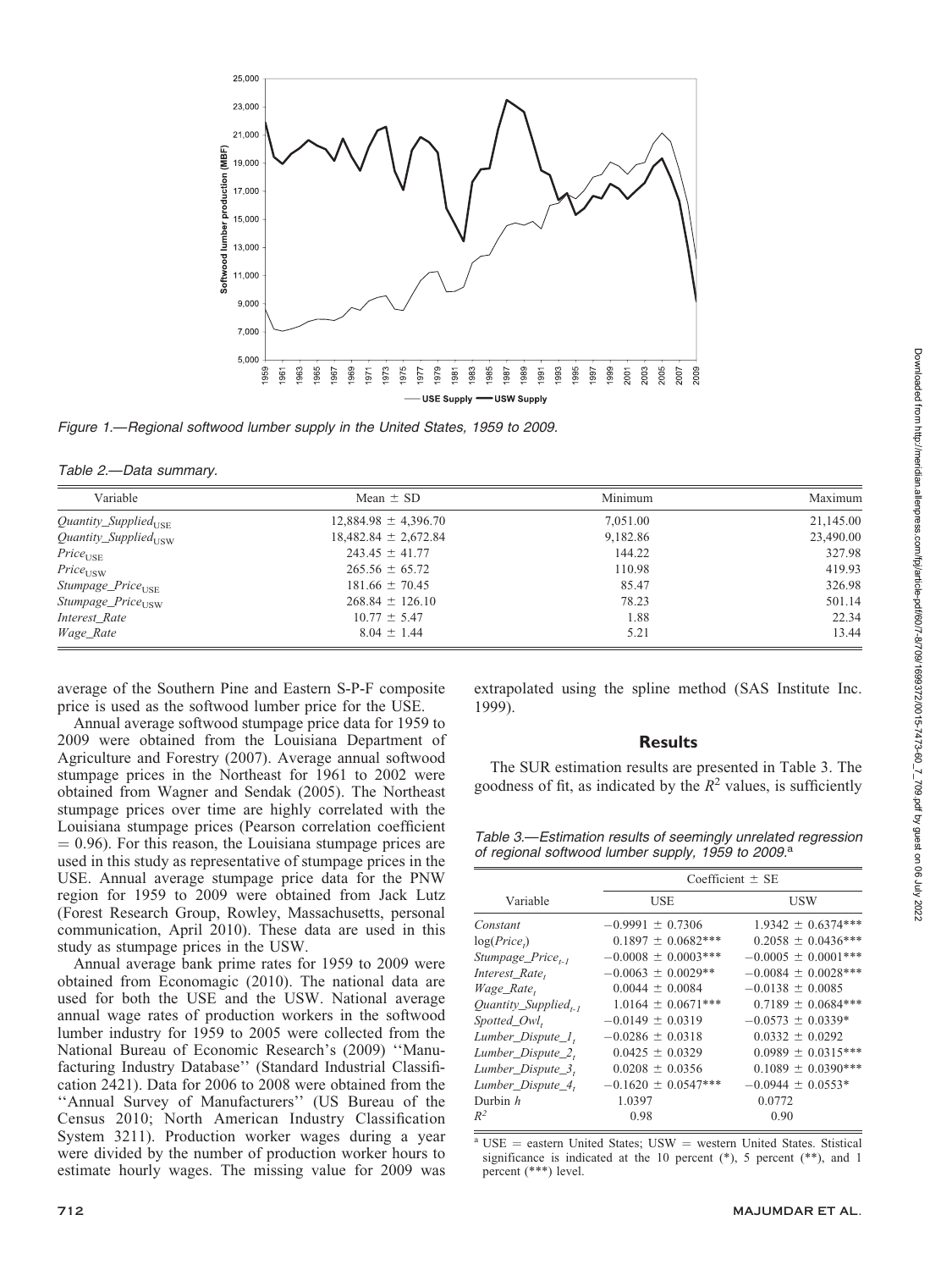high. We tested for the efficiency gain in SUR, compared with OLS, using the Breusch–Pagan test of independence (Breusch and Pagan 1980).<sup>1</sup> The null hypothesis of this test is zero contemporaneous covariance between the errors of the two equations. The test was highly significant, implying the appropriateness of SUR.<sup>2</sup>

The Durbin h statistics were calculated instead of Durbin–Watson d statistics, because lagged dependent variables are used in the supply equations. The values of Durbin  $h$  statistics do not suggest the presence of autocorrelation in the supply equations. We also tested for heteroscedasticity and multicollinearity in preliminary analyses. Heteroscedasticity was not found to be a problem based on the White's test. Estimated condition numbers for the two equations were less than 15, implying an absence of harmful effects of multicollinearity (Chatterjee and Price 1991, p. 195).

The price coefficients in the supply equations are statistically significant and have the expected signs. Because both *Price* and *Quantity\_Supplied* are used in logarithmic form, the estimated coefficients of Price in the two equations, 0.19 for the USE and 0.21 for the USW, are the regional price elasticities of the softwood lumber supply. The estimated price elasticities fall within the range of regional supply elasticities, 0.19 to 0.96, as estimated by Adams and Haynes (1980, 1996) using the TAMM model.

Softwood stumpage price has significant negative influence on the supply in both regions (Table 3). At sample means, estimated elasticity of softwood lumber supply with respect to lagged stumpage price is -0.14 for the USE and -0.13 for the USW. These values are within the range of regional lumber supply elasticities with respect to stumpage price, -0.05 to -0.28, provided by Adams and Haynes (1980). Bank prime loan rate was found to have a significant negative effect on softwood lumber production in both regions. The coefficient of wage rate is not statistically significant for either region. These results may be related to the fact that labor costs are a small portion of lumber production costs. The lagged supply variable is significant and has the hypothesized positive sign in both equations.

Results suggest that listing of the northern spotted owl as a threatened species in 1990 had a significant negative influence on the USW softwood lumber supply during subsequent years (Table 3). Although the coefficient of Spotted Owl is negative for USE, it is not significant. This is probably because northern spotted owls primarily inhabit in the USW. The coefficients of the dummy variables on the US–Canada softwood lumber trade dispute/agreements are consistent in their signs across the two regions. Lumber\_ Dispute\_1 is not significant for either region. Lumber\_Dispute\_2 and Lumber\_Dispute\_3 have the expected positive influence on regional lumber supply in the United States. However, these effects are statistically significant only for the USW, which implies that the direct competition between lumber from the USW and Canada is more intense than that between the USE and Canada. The coefficient of Lumber\_

Dispute\_4 is negative and significant for both regions. As noted earlier, these negative signs can be explained by the fact that the negative influence of the economic recession that started in 2007 has more than offset the positive effects of the 2006 SLA.

## Discussion and Conclusions

The main contribution of this article to the forest economics literature is to provide updated empirical estimates of regional softwood lumber supply coefficients in the United States. Using a profit maximization framework and SUR with time series data from 1959 to 2009, supply functions for the USW and the USE are estimated. A statistically significant relationship between softwood lumber supply and its price is found in both study regions. Supply is quite inelastic in both regions. This means that an increase in price causes a smaller percentage increase in supply. Note that the estimated elasticities should be interpreted as short-run elasticities, because lagged dependent variables are present in the supply equations (Polyakov et al. 2004). Supply is often inelastic in the short term, when it is difficult for firms to increase their capacity.

Stumpage prices and interest rates have a significant negative influence on the supply of softwood lumber in both regions. Sensitivity of softwood lumber supply to changes in lagged stumpage price is very low. No significant impact of wage rate is revealed by the models used in this study, indicating the less labor intensive nature of sawmills. Lagged production levels strongly affect softwood lumber supply, indicating that present market supplies of softwood lumber have potential expansionary influence on future supplies.

Another contribution of this article lies in its relation to significant economic and policy matters. The listing of the northern spotted owl as a threatened species reduced the lumber supply in the USW during subsequent years. The SLA between the United States and Canada in 1996 and the countervailing and antidumping duties on imports from Canada imposed in 2002 have significantly favored softwood lumber production in the USW. These results may shed some light on the political economy related to the ESA and other environmental regulations as well as the US– Canada softwood lumber trade dispute. While southern forest landowners and lumber producers do not like to be restricted by the ESA and other environmental regulations, they might have benefited from the listing of the northern spotted owl as a threatened species. US lumber producers have similarly fought hard to restrict Canadian lumber imports to the United States. Producers in the USW have been successful in capturing the gains from these restrictions because of their more direct competition with Canadian producers. Finally, even with the 2006 SLA favoring domestic production, regional softwood lumber supply in the United States dropped during the recent years of economic recession. This means that the demand side, affected by the housing market and the US economy, can sometimes overwhelm the supply side.

## Acknowledgments

The authors are thankful to Dr. Rao V. Nagubadi, Senior Research Fellow, School of Forestry and Wildlife Sciences, Auburn University, Auburn, Alabama, for his help with collecting some of the data used in this study.

<sup>&</sup>lt;sup>1</sup> This test should not be confused with the widely used Breusch-Pagan test for heteroscedasticity.

<sup>2</sup> Two separate models for the USE and the USW were also estimated using OLS. The OLS price elasticities of supply were slightly higher than the SUR estimates. Other statistically significant slope coefficients estimated using OLS were similar in magnitude and sign to the ones estimated using SUR.